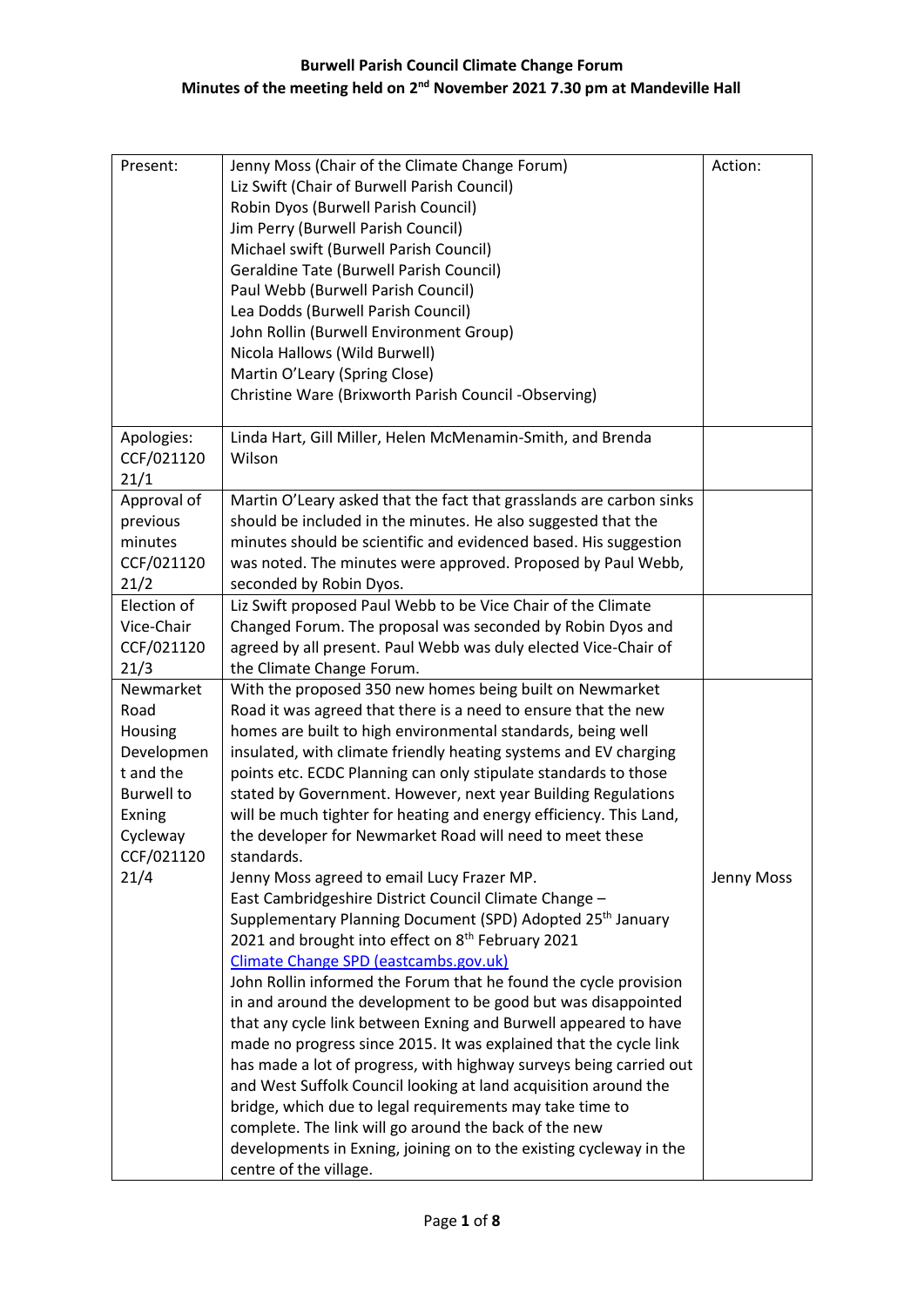|                                                                                                                                                  | The proposed development in Exning, which joint funding for the<br>project will form part of the Section 106 agreement, is still waiting<br>to be determined.                                                                                                                                                                                                                                                                                                                                                                                                                                                                                                                                                                                                                                                                                                                                                                                                                                                                                                                                                                                                                                                                                                                                                                                                                                                                                                                                                                                                                                                                                                                                                                                                                                                                                                             |  |
|--------------------------------------------------------------------------------------------------------------------------------------------------|---------------------------------------------------------------------------------------------------------------------------------------------------------------------------------------------------------------------------------------------------------------------------------------------------------------------------------------------------------------------------------------------------------------------------------------------------------------------------------------------------------------------------------------------------------------------------------------------------------------------------------------------------------------------------------------------------------------------------------------------------------------------------------------------------------------------------------------------------------------------------------------------------------------------------------------------------------------------------------------------------------------------------------------------------------------------------------------------------------------------------------------------------------------------------------------------------------------------------------------------------------------------------------------------------------------------------------------------------------------------------------------------------------------------------------------------------------------------------------------------------------------------------------------------------------------------------------------------------------------------------------------------------------------------------------------------------------------------------------------------------------------------------------------------------------------------------------------------------------------------------|--|
| Report from<br>the East<br>Cambs<br><b>District</b><br>Council<br>Parish<br>Conference<br>focusing on<br>Climate<br>Change<br>CCF/021120<br>21/5 | The Conference was cancelled due to high Covid levels.                                                                                                                                                                                                                                                                                                                                                                                                                                                                                                                                                                                                                                                                                                                                                                                                                                                                                                                                                                                                                                                                                                                                                                                                                                                                                                                                                                                                                                                                                                                                                                                                                                                                                                                                                                                                                    |  |
| CFF/0211202<br>1/6<br>Trees and<br>Rewilding                                                                                                     | Jenny Moss reported that she had written to ECDC and CCC<br>regarding any land in the village which may be available for the<br>planting of trees. ECDC has no land available and the Rural Estates<br>Team at CCC is looking to see if they have any suitable areas. Lea<br>Dodds informed the Forum that the land for Priory Wood had<br>been purchased from the County Council using funding raised<br>from the village. The County Council has just purchased some land<br>on Heath Road, and there may be an opportunity for further<br>woodland on this site.<br>Martin O'Leary then gave the following report on the importance<br>of wildflowers:<br>GRASSLANDS AS CARBON SINKS While the principal reason for<br>much less frequent mowing of roadside verges and other areas of<br>grassland is to enhance biodiversity at a time when nature is under<br>threat, grasslands also act as carbon sinks by storing<br>carbohydrates formed from atmospheric carbon dioxide by<br>photosynthesis. There are three main storage routes. PLANT<br>STRUCTURE Plants store the carbohydrate products, sugars and<br>starches, formed from photosynthesis, in leaves, stems, roots,<br>seeds and fruits. Broad-leaved grassland plants like dandelions<br>have tap roots to store carbohydrate underground. Less frequent<br>mowing should allow plants with tap roots to store more<br>carbohydrate in their roots because their leaves have a chance to<br>grow and capture more carbon dioxide than if the grassland was<br>mown frequently SOIL BACTERIA AND PLANT SPECIES OF THE PEA<br>FAMILY Plant species of the pea family obtain the essential<br>nutrient of nitrogen in exchange for carbon through a symbiotic<br>relationship with rhizobia bacteria. Rhizobia can convert nitrogen<br>gas in the air and in spaces between grains of soil into ammonium, |  |
|                                                                                                                                                  | a form in which nitrogen can be absorbed as a nutrient by plant<br>species of the pea family. Rhizobia attach to the roots of the<br>plants, forming colonies in the shape of nodules. In exchange for<br>ammonium rhizobia absorb carbohydrates from plant roots, thus<br>fixing carbon in the soil. Two species of the pea family, white<br>clover and black medick, are abundant locally in grassland. Two                                                                                                                                                                                                                                                                                                                                                                                                                                                                                                                                                                                                                                                                                                                                                                                                                                                                                                                                                                                                                                                                                                                                                                                                                                                                                                                                                                                                                                                             |  |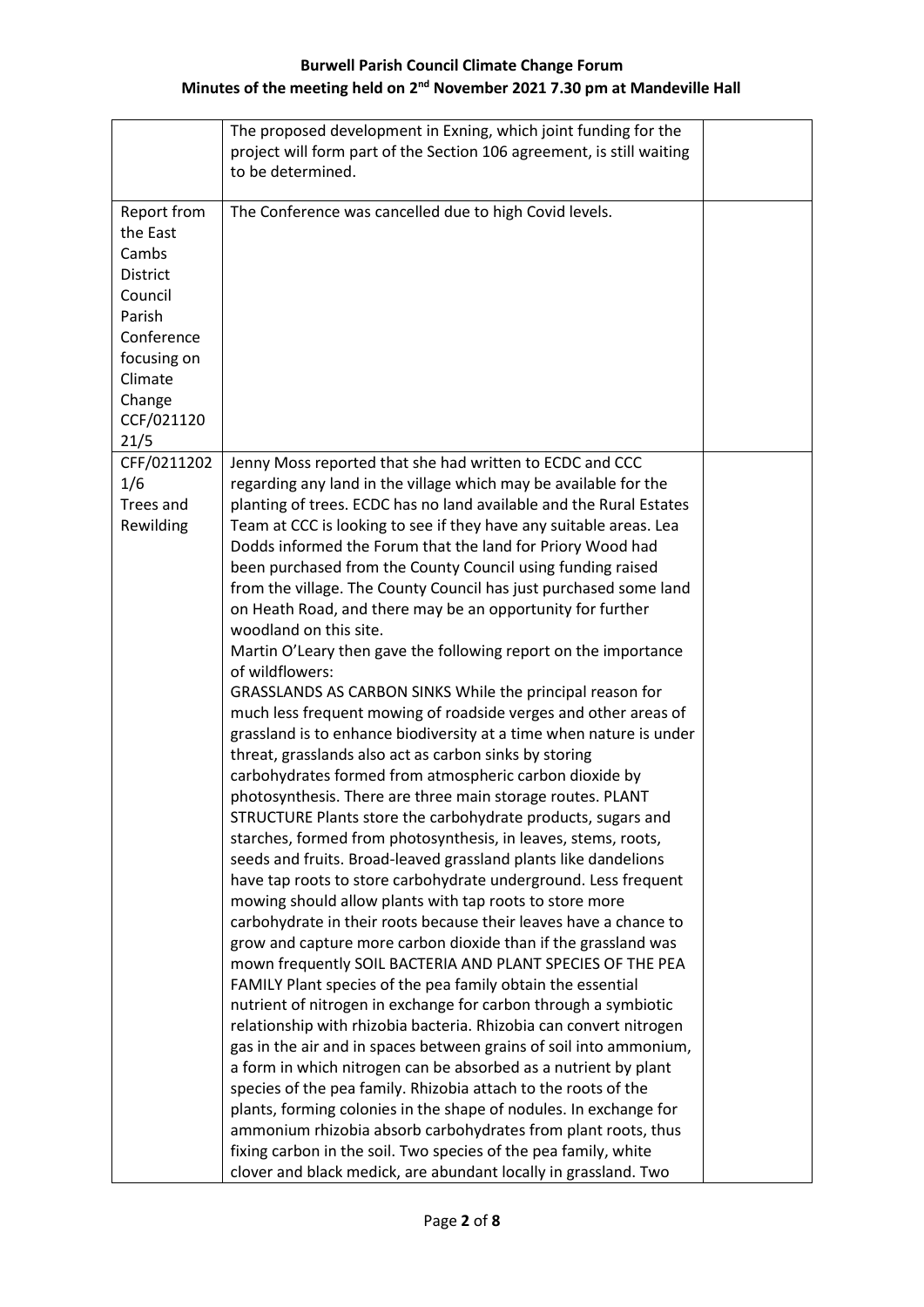other species of the pea family, red clover and birdsfoot trefoil, are common in local grasslands. PLANTS AND FUNGAL MYCORRHIZZA Most plant species that are herbaceous perennials also form symbiotic relationships with fungal mycorrhiza. Plant roots link with underground mycorrhiza systems. The mycorrhiza provide plants with essential nutrients, including nitrogen and phosphates, in exchange for carbohydrate from plant roots, thus fixing carbon in the soil. Mycorrhizal systems allow plants to forage for essential soil nutrients over a wider area than their root areas. This can be important for the absorption of phosphate, which can be in short supply in some soils. CONCLUSION These are three ways in which grasslands act as carbon sinks. Some of the carbohydrate in the soil will be used by soil organisms, converted back to carbon dioxide, and stored in the soil. The Wild Burwell team References J H Langenheim and K V Thimann ; Botany R G S Bidwell ; Plant Physiology Brian Spooner & Peter Roberts ; Fungi Penguin Dictionary of Botany Plantlife website .

Nicola Hallows, Wild Burwell gave the following report: **Wild Burwell – what are we all about?** Working with villagers to create a more biodiverse environment, to enhance the local landscape for people and wildlife, and to raise awareness of links between the climate emergency and loss of nature. **Why the 'Wild'? 'Rewilding' – what does that mean?** – some definitions provided by councils in England "any kind of wildlife friendly natural habitat creation, for example creating a wildflower meadow in a park or planting a small area of new woodland"

"restoring natural processes", "allowing nature to reclaim a previously managed area". At least 40 councils in England are initiating rewilding projects – mostly at the city or county level. Cambridgeshire, for example, has introduced wildlife-friendly mowing regimes on the whole of the road network outside towns and villages. Some local parishes are also taking action – eg Teversham and Wilbraham have changed the management of their verges and grassy areas.

Burwell's projects include Pauline's Swamp, Spring Close, the Rec borders and the new tree nursery.

**Aren't we doing enough rewilding in Burwell?** No – not when we can easily do more! - for example, planting more trees and hedges, changing the management of grassy areas, phasing out pesticide use. All of these will help with:

- Carbon sequestration trees and species rich grasslands suck in carbon from the air and lock it away.
- Easy access to nature with the known benefits to wellbeing and mental health
- Educational benefits how can children learn about and hence be responsible for the natural environment unless they are surrounded by it: nature is not a destination.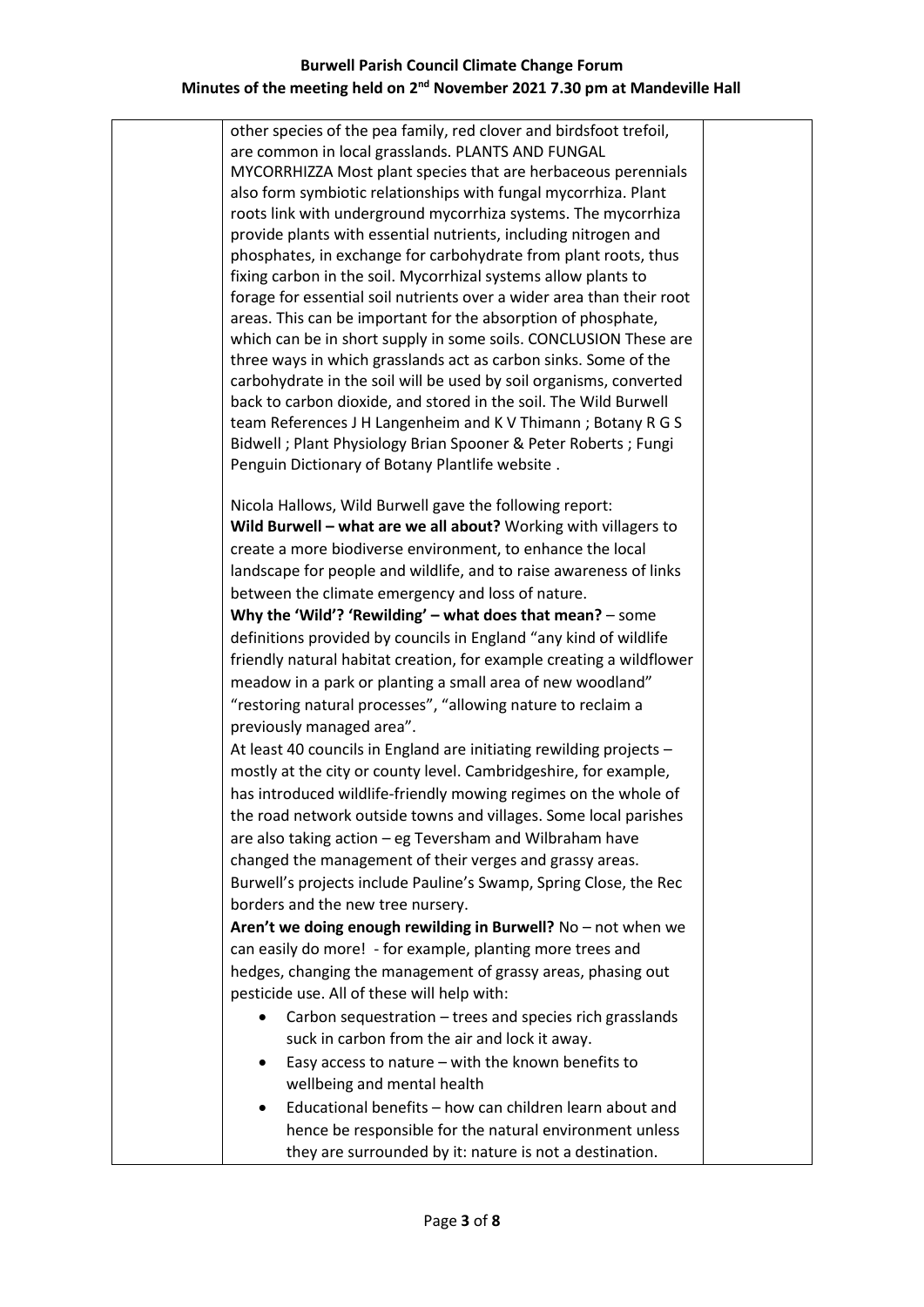| It's cheap! To state the obvious, public funds are limited<br>$\bullet$                                                           |  |
|-----------------------------------------------------------------------------------------------------------------------------------|--|
|                                                                                                                                   |  |
| and must be used for the common good.                                                                                             |  |
| But most importantly - rewilding is an opportunity to increase                                                                    |  |
| biodiversity.                                                                                                                     |  |
| What is biodiversity? Biodiversity is the amount of variety of life                                                               |  |
| on earth. For example, a wildflower meadow or mixed forest has                                                                    |  |
| lots of biodiversity - but a close mown lawn or single species pine                                                               |  |
| forest has much less. Biodiversity boosts ecosystem productivity -                                                                |  |
| each species on Earth, no matter how small, has an important role                                                                 |  |
| to play. All life on Earth is interconnected - humans depend on                                                                   |  |
| this interconnectedness, we are not separate from nature, we are                                                                  |  |
| part of it. Greater species diversity ensures natural sustainability                                                              |  |
| for all life forms.                                                                                                               |  |
| Do we need to increase biodiversity in Burwell? Why bother? The                                                                   |  |
| UK is the most nature depleted country in Europe - and                                                                            |  |
| Cambridgeshire one of the most nature depleted counties. Burwell                                                                  |  |
| has some great areas - but we can do so much more - we need to                                                                    |  |
| do so much more.                                                                                                                  |  |
| Over the last 100 years, the UK has lost 97% of its meadows and other                                                             |  |
|                                                                                                                                   |  |
| species-rich grasslands. There has been a 60% decrease in biodiversity. A                                                         |  |
| third of bumblebee species are under threat of extinction while 70% of                                                            |  |
| butterfly species have seen population declines since the 1970s. All the                                                          |  |
| species which depend on insects are faring the same, with declines in                                                             |  |
| hedgehogs, bats and nearly all species of once common farmland birds.                                                             |  |
| There is lots in the news about trees, but why are the little grassy                                                              |  |
| areas important? As well as providing the means to increase                                                                       |  |
| native floral diversity, they can be pollinator corridors - most                                                                  |  |
| insects don't travel very far. Nature can't be 'parcelled off' into                                                               |  |
|                                                                                                                                   |  |
|                                                                                                                                   |  |
| reserves - 'refugee camps for dying species'. Roadside verges, the                                                                |  |
| edges of playing fields, grassy patches between roadsthe Parish                                                                   |  |
| Council manages very many small grassy areas in Burwell - add                                                                     |  |
| them up and you have a meadow! One simple (cheap!) rule to                                                                        |  |
| improve the biodiversity of these areas: 'Cut less, cut later'. (More                                                             |  |
| frequently mown borders show that the area is 'looked after' and                                                                  |  |
| Trevor Dines, Plantlife charity Botanical Specialist says: 'Did you                                                               |  |
|                                                                                                                                   |  |
| know that just eight dandelion flowers can provide enough nectar<br>for 15,000 bee visits per day?'                               |  |
|                                                                                                                                   |  |
| maintain visibility at junctions).                                                                                                |  |
| But people will say it looks untidy and ask why we aren't 'caring'                                                                |  |
| for the environment anymore. How did these expectations arise?                                                                    |  |
| Why do we mow these areas so often? We never used to $-$ look at<br>old photographs (when nature was not in trouble) – the advent |  |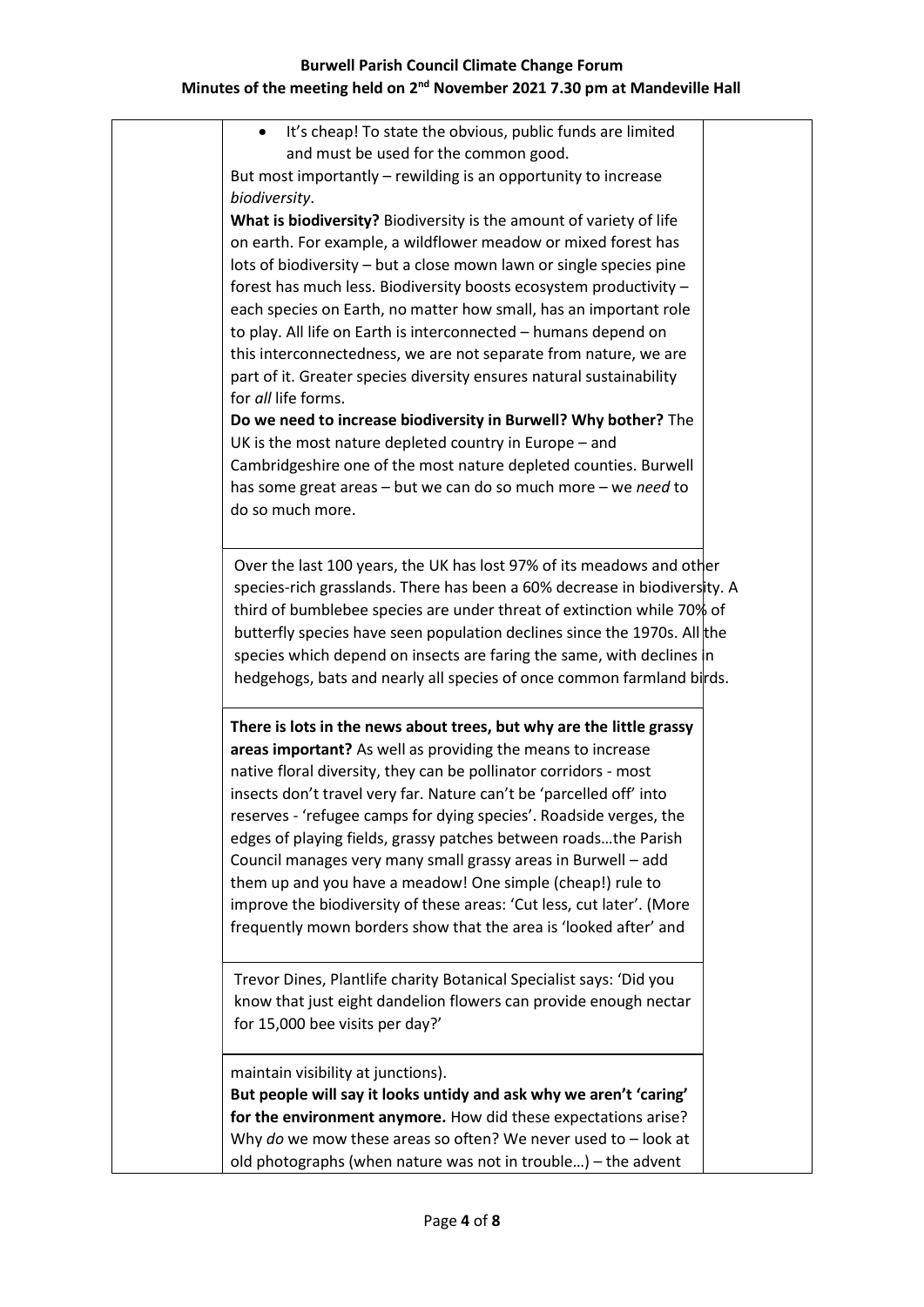of cheap mowing machines (which also contribute to carbon dioxide emissions…) have shaped our expectations of an acceptable village environment. It doesn't have to stay this way! We *know* we are harming the environment with our tidy green deserts. Let's act now to make a real difference. The Parish Council – as a public body – has a *duty* to do its best for residents. Even if a few residents may not understand the changes at first, education helps – eg Suffolk County Council 'excuse the weeds' notices. Consider a middle ground – if local residents *really* can't cope with less frequently mown grass surrounded by a neat border, maybe they would welcome a few trees? **Who will collect all those grass cuttings in the Autumn/early Spring?** For large areas 'cut and collect' machinery can be used, like in Spring Close. Smaller areas – volunteers with rakes! Eg Wild Burwell volunteering at Pound Hill and the churchyard last year. **Final message** The time to act is **now**. We need to think about our message to future generations…will it be 'once we knew, we did everything we possibly could to halt climate change and ecological collapse' OR 'we carried on doing what we had done for the past 50 years – *knowing the harm* – because…..' **Note** Wild Burwell's rewilding aspirations are directly supportive of aims in BPC's Climate Emergency Action Plan, especially: 'Enhance Burwell as a place with beautiful, accessible wild areas, some tiny, some larger, so that villagers can enjoy this area for recreation and exercise' 'Encourage the planting of trees in appropriate pre-defined and approved places - Support restoration of disturbed wetlands and peat - Continue to promote the creation and management of more green spaces, wildlife gardens, and community gardens. These actions will continue to encourage biodiversity of our flora and fauna, which in turn will protect our pollinators, which in turn will ensure a better local food supply.' Short term aims in the Plan: 6.1 WHAT WE AIM TO DO SHORT TERM - Establish the Parish Council *carbon footprint* (properties, *grass cutting*, mileage etc.) - Encourage parishioners to identify their own carbon footprints - *Look for suitable land for tree planting, and maintain existing mature trees that are sited away from housing* - Install EV charging stations - Set up a survey to gain local opinion, and to raise awareness - Encourage buying local produce – maybe a more frequent farmer's market - *Establishing wild flower verges* - Work with the community and local environmental group - Liaise with **Sir David Attenborough** "Where in 1945 it was thought that the way to solve the problem was to create wildlife parks and nature reserves, that is no longer an option. They are not enough now. The whole countryside should be available for wildlife. The suburban garden, roadside verges ... all must be used".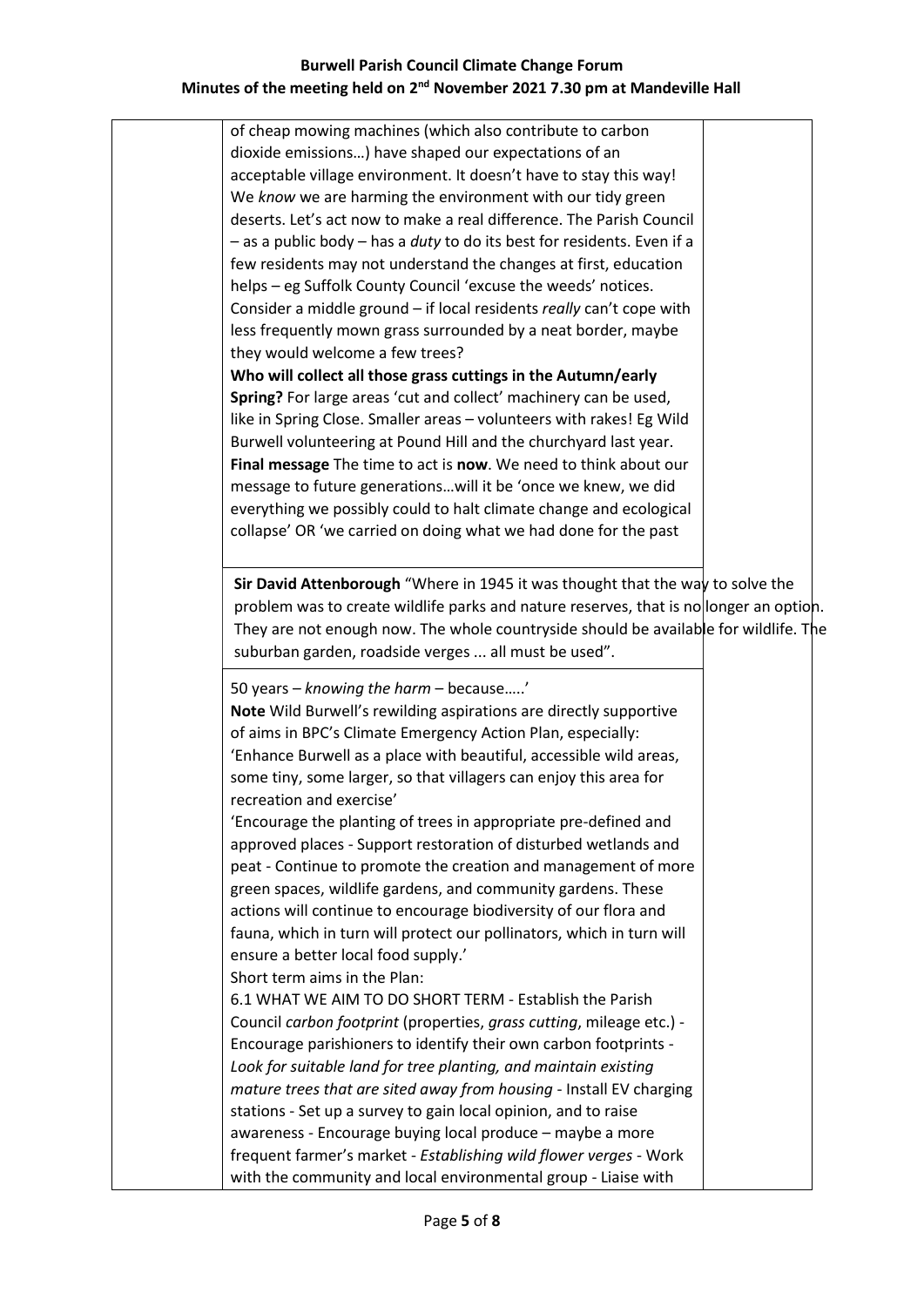the gardening and allotment group - Lead by example, with the refurbishment of the Gardiner Memorial hall having the environment, key in its design, by incorporating climate change technology / insulation etc. **Issues raised at the October WB meeting:** • WB offer to help BPC with communications and public engagement about 'rewilding' projects and other initiatives to support biodiversity in Burwell; • whether BPC could help identify locations for trees and shrubs on BPC owned land; • request information re BPC's planned audit of mature trees in Burwell (noticed in BPC minutes); • request info re management of the Rec borders. **Buglife** Current rates of decline could lead to the extinction of 41% of the world's insect species over the next few decades. Butterflies, moths, bees, wasps, and dung beetles are amongst the most at risk, along with freshwater insects such as stoneflies, caddisflies and mayflies. A small number of unfussy, very mobile and pollutant-tolerant species are able to cope with the damage that humans are doing to our planet. These generalist species are replacing the rich diversity of species that make up the fabric of life on Earth. It is becoming increasingly clear that our planet's ecological balance is breaking and there is an urgent need for an intense and global effort to halt and reverse these dreadful trends. Allowing the insect eradication crisis to become a catastrophe is not a rational option for anyone. Insects make up over half the species on Earth, our planet's health depends on them, so their enduring disappearance is intensely concerning. The rate of loss of insect life is much faster than that of higher profile wildlife like birds and mammals – the local extinction rate for insects is eight times higher! There are many causes, and they all need to be addressed, but the evidence is clear, we will not halt the crisis without urgently reversing habitat loss and degradation, preventing and mitigating climate change, cleaning-up polluted waters, and replacing pesticide dependency with sustainable farming methods. Reconnect isolated wildlife-rich sites at a landscape scale. Habitatlinking corridors, and stepping stones including B-Lines, must be integrated into new and existing schemes and policies to target habitat creation and increase opportunities for species to move. [Small steps can have a huge impact – a B-line brushes Burwell] **Plantlife** Grassy verges cover an area equivalent to ALL our remaining lowland species-rich grassland so this new approach can literally double the opportunities for wild flowers and wildlife.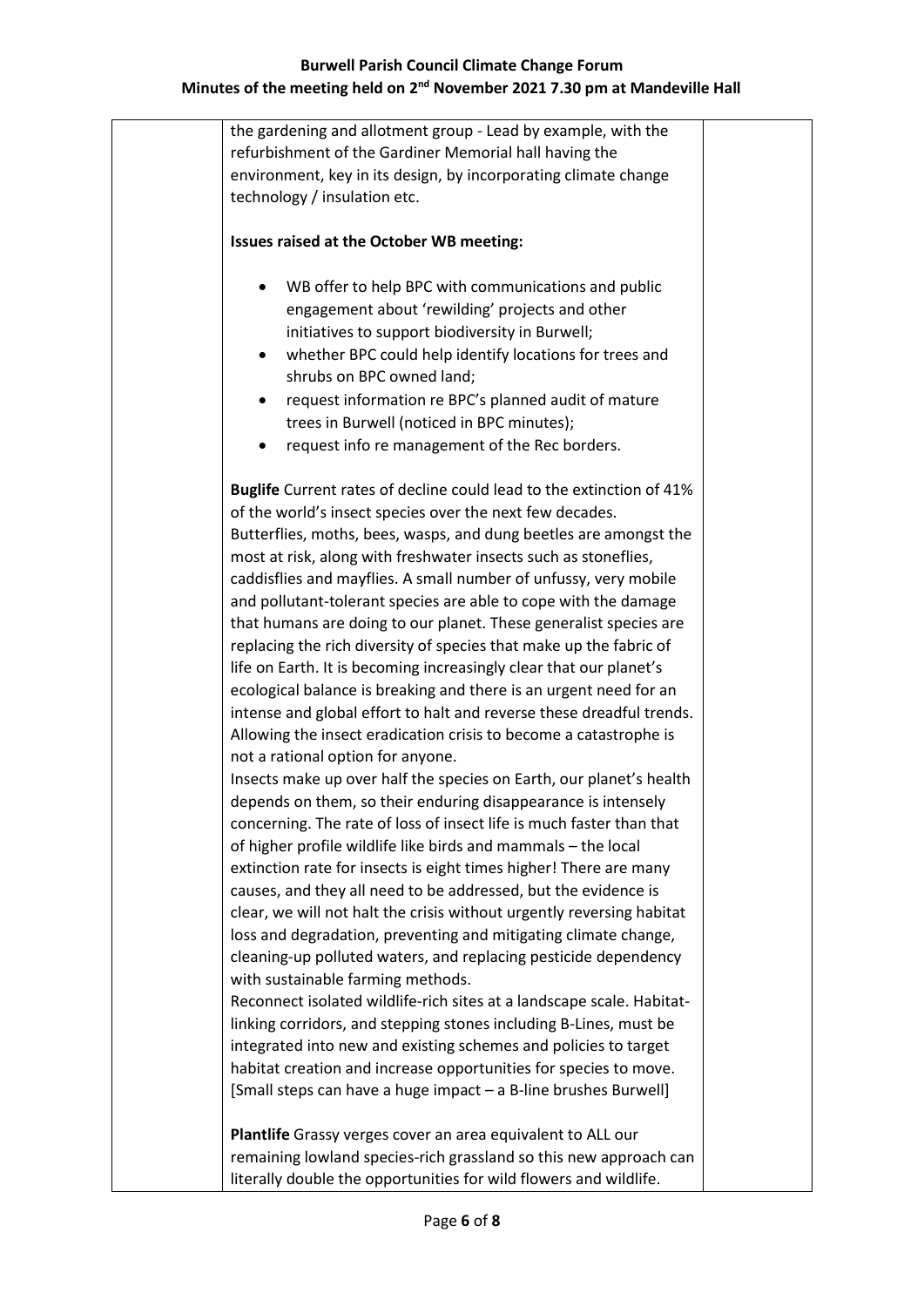| CCF/021120                       | "It's heartening to see road verges increasingly recognised as<br>wildlife havens, rather than the inconsequential 'edgelands' that<br>flash by in the car wing mirror as we speed ahead with our busy<br>lives. Where once there was a desire to see verges scalped to the<br>bone for that neat-and-tidy look, there's an increasing appetite for<br>'messier' verges that provide better cover and food for wildlife. As<br>well as offering hope to some incredibly rare flowers like wood<br>calamint and fen ragwort that now ONLY appear on road verges,<br>the shift in public attitudes - reflected in the huge support for the<br>Plantlife petition - means we could see more familiar flowers like<br>cowslip, oxeye daisy, knapweed, tufted vetch and even orchids on<br>our journeys."<br>trailblazing councils such as Dorsetproviding heart-warming<br>botanical results - where UK verges were once soulless scorched<br>strips they now are on the road to abounding with rare gems like<br>bee orchids.<br>Nicola Hallows expressed that biodiversity is equally as important<br>as Climate Change. Grass needs to not be cut until late summer.<br>Issues with visibility can be solved by cutting the out edge. When<br>the grass is cut in late autumn, it needs to be collected and<br>volunteers can help to do this. Collected grass can be composted.<br>The Parish Council should for areas they are responsible for<br>cutting, change the way grass is managed.<br>It was noted that Wild Burwell is willing to help with grass cutting<br>management.<br>It was explained that the Council in particularly the Assets and<br>Environment Group who will be making recommendations to the<br>Council about grass management receives information delivered<br>to the Climate Change Forum and as the majority of the working<br>group are members of the Climate Change Forum will be in a<br>knowledgeable position to make an informed decision but will<br>need to work out what can be achieved and if this can be<br>incorporated in the current grass cutting contract which still has a<br>further two years to run.<br>A question was raised asking if the wildflower areas at the<br>Recreation Ground had been cut yet. The Clerk informed the<br>Forum that the hedges around the Recreation Ground were in the<br>process of being cut and that the ground alongside the hedges,<br>about a metre wide would be cut as well. The Council's<br>Maintenance Officer would cut the rest.<br>Data has been analysed from the Burwell Environment Group |  |
|----------------------------------|---------------------------------------------------------------------------------------------------------------------------------------------------------------------------------------------------------------------------------------------------------------------------------------------------------------------------------------------------------------------------------------------------------------------------------------------------------------------------------------------------------------------------------------------------------------------------------------------------------------------------------------------------------------------------------------------------------------------------------------------------------------------------------------------------------------------------------------------------------------------------------------------------------------------------------------------------------------------------------------------------------------------------------------------------------------------------------------------------------------------------------------------------------------------------------------------------------------------------------------------------------------------------------------------------------------------------------------------------------------------------------------------------------------------------------------------------------------------------------------------------------------------------------------------------------------------------------------------------------------------------------------------------------------------------------------------------------------------------------------------------------------------------------------------------------------------------------------------------------------------------------------------------------------------------------------------------------------------------------------------------------------------------------------------------------------------------------------------------------------------------------------------------------------------------------------------------------------------------------------------------------------------------------------------------------------------------------------------------------------------------------------------------------------------------------------------------------------------------------------------------------------------------------------------------------------------------------------------|--|
| 21/7<br>Environment<br>al Survey | Survey. Unfortunately, Survey Monkey has changed its terms and<br>conditions only allowing access to 40 of the submissions out of 86<br>available. There would be a further cost of £300 to access more.<br>Available results to be circulated. It was agreed following a<br>proposal from Michael that a recommendation should be made to                                                                                                                                                                                                                                                                                                                                                                                                                                                                                                                                                                                                                                                                                                                                                                                                                                                                                                                                                                                                                                                                                                                                                                                                                                                                                                                                                                                                                                                                                                                                                                                                                                                                                                                                                                                                                                                                                                                                                                                                                                                                                                                                                                                                                                                  |  |